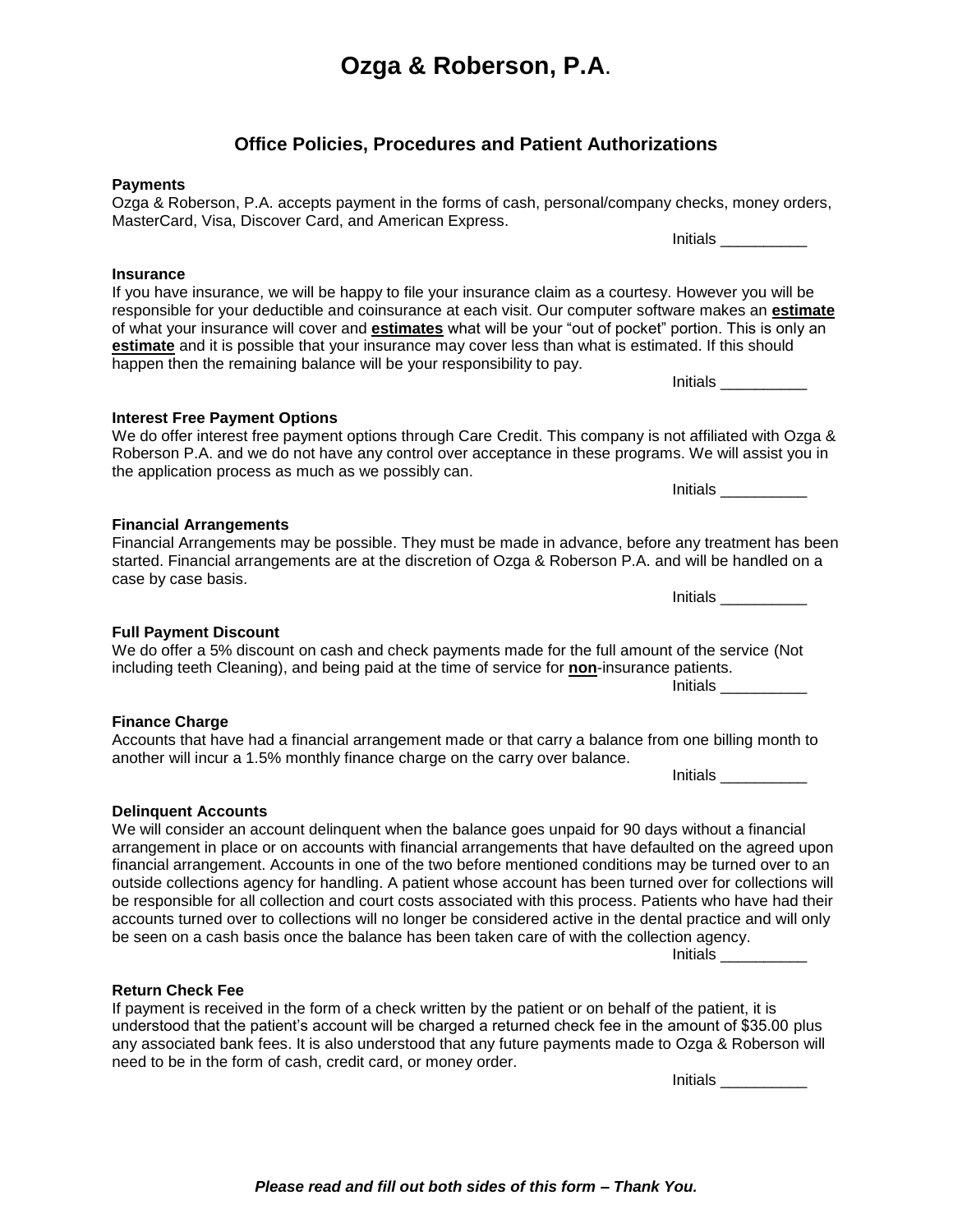## **After Hours Phone Calls/Emergency Service**

Dr. Ozga is here for our patients when needed. He is willing to take after hour's calls for dental emergencies. Our normal office hours at Ozga & Roberson, P.A. are Mondays through Thursdays 8:30 am to 5 pm, and closed Friday through Sunday. If you have an after hour's emergency please call the office's main line and the recording will give you the emergency numbers to reach the doctor. If the doctor comes into the office to see you after hours there may be a \$100.00 after hour's fee applied to the visit.

**Missed Appointments**

It is understood that Ozga & Roberson, P.A. may, but is not required to, confirm my up coming appointment date and time. Such a reminder may be in the form of a phone call, post card, an e-mail, or any combination of the before mentioned. The patient understands this is a courtesy and that they are ultimately responsible to keep their dental appointments. If an appointment is missed without a 24 hour notice it is understood that Ozga & Roberson, P.A. dental may charge a \$45.00 missed appointment fee. Please note that insurance will not reimburse this and it is the responsibility of the patient to keep all scheduled appointments.

## **Prime Time Appointments**

In our practice we have found that our late afternoon (3pm and 4pm) appointments and our early morning (9am) appointments are highly sought after by our patients. If you have one of these **"Prime Time"** appointments and need to reschedule or cancel, it is very important that you give us at least a 24 hour notice. If we do not receive at least a 24 hour notice you may be subject to the above missed appointment policy, and if you miss a "Prime Time" appointment twice without a 24 hour notice to the practice we will no longer be able to guarantee one of our "Prime Time" appointments for you.

## **Late Arrival For Appointments**

We understand busy schedules and that at times things come up that will put you into a time crunch. However; if you arrive **15 minutes** late for your scheduled appointment you may be asked to reschedule. This is done out of respect for our other patients that have appointments scheduled. We would also ask that you call ahead and let us know you are running late, and will do all that we can to still accommodate you when our schedule permits.

## **Authorization to File/Collect Insurance**

I the patient hereby give my authorization for the financial office of Ozga & Roberson, P.A. to affix my name to any and all claims or documents related to and needed for the processing of insurance/health benefits on my behalf. With this I am also authorizing the payments of such benefits to be made directly to Ozga & Roberson, P.A.

### **Authorization for Treatment**

I, the patient, hereby give my authorization to the dentists and team members of Ozga & Roberson, P.A. to render dental treatment to me that they judge to be beneficial to my oral and over all health. In giving this authorization it is understood that my dental condition will be explained to me and options for the treatment of said dental condition will be explained with pros and cons of each treatment option.

It is understood that I have the right to refuse any treatment options presented However with refusal of treatment it is also understood that Dr. Ozga has the option to refuse future treatment and even dismiss me from the practice when such refusal of treatment is seen as detrimental to my future dental health, or compromises the professional ethics of the dentist.

Initials \_\_\_\_\_\_\_\_\_\_

Initials \_\_\_\_\_\_\_\_\_\_

Initials \_\_\_\_\_\_\_\_\_\_

Initials \_\_\_\_\_\_\_\_\_\_

Initials \_\_\_\_\_\_\_\_\_\_